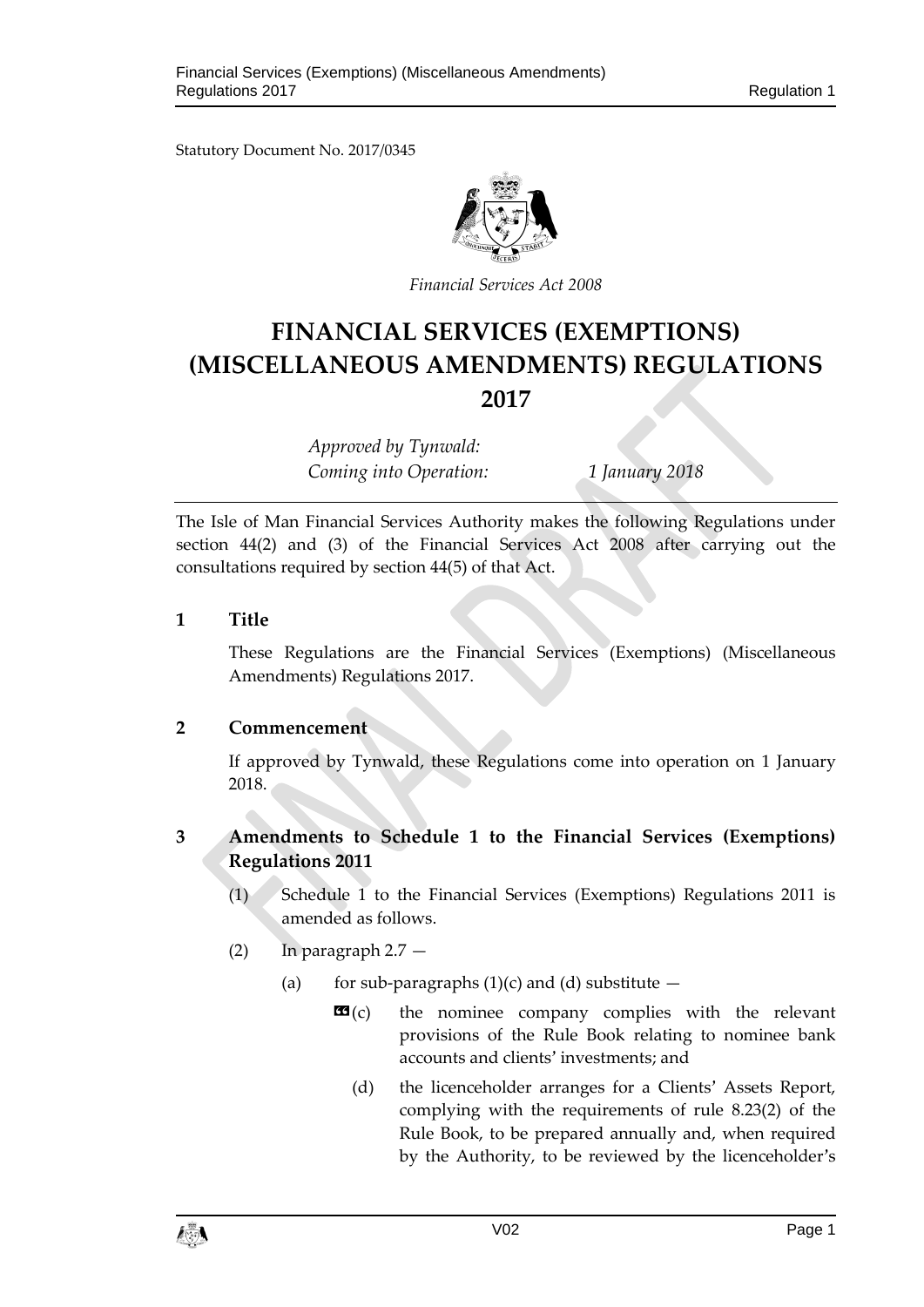auditor and submitted to the Authority at a frequency to be determined by the Authority. $\mathbf{D}$ ;

- (b) for sub-paragraphs  $(2)(b)$  and  $(c)$  substitute  $-$ 
	- **EG**(b) the nominee company complies with the relevant provisions of the Rule Book relating to nominee bank accounts and clients' investments; and
		- (c) the Class 3 licenceholder arranges for a Clients' Assets Report, complying with the requirements of rule 8.23(2) of the Rule Book, to be prepared annually and, when required by the Authority, to be reviewed by the licenceholder's auditor and submitted to the Authority at a frequency to be determined by the Authority.  $\mathbf{E}$ ;
- (c) sub-paragraph (3) is omitted; and
- (d) in sub-paragraph (4), for "(4)" substitute  $\mathbf{C}(\mathbf{3})\mathbf{D}$ .
- (3) In paragraph 3.2
	- (a) for sub-paragraph  $(1)(b)$ , substitute **E** the conditions specified in  $\cdot$ 
		- (i) sub-paragraph (2); or
		- (ii) sub-paragraph (3),

are met.

- (b) in sub-paragraph (2)(a), for "sub-paragraph (3)" substitute  $\mathbf{G}$  sub-paragraph  $(4)$  $\mathbf{E}$ ;
- (c) after sub-paragraph 3.2(2), insert a new sub-paragraph (3) —

**EE** The conditions referred to in sub-paragraph  $(1)(b)(ii)$  are that  $-$ 

- (a) the exempt person is responsible for satisfying itself that the criteria in sub-paragraph (4) are met; and
- (b) no person in the same economic group as the exempt person is acting in the same capacity in relation to an exempt scheme or exempt-type scheme. $\boldsymbol{\mathsf{\Xi}}$ ,

and renumber the next sub-paragraph  $\mathbf{G}(4)$   $\mathbf{E}$ ;

- (d) in sub-paragraph 3.2(4), for "sub-paragraph  $(2)$ " substitute  $\mathbf{G}$  sub-paragraphs (2) and (3) $\mathbf{E}$ .
- (4) In paragraph 4.7
	- (a) for sub-paragraph  $(1)(c)(iv)$  substitute –

**E** the holding of real property where the majority of that property is in the Isle of Man. $\mathbf{E}$ :

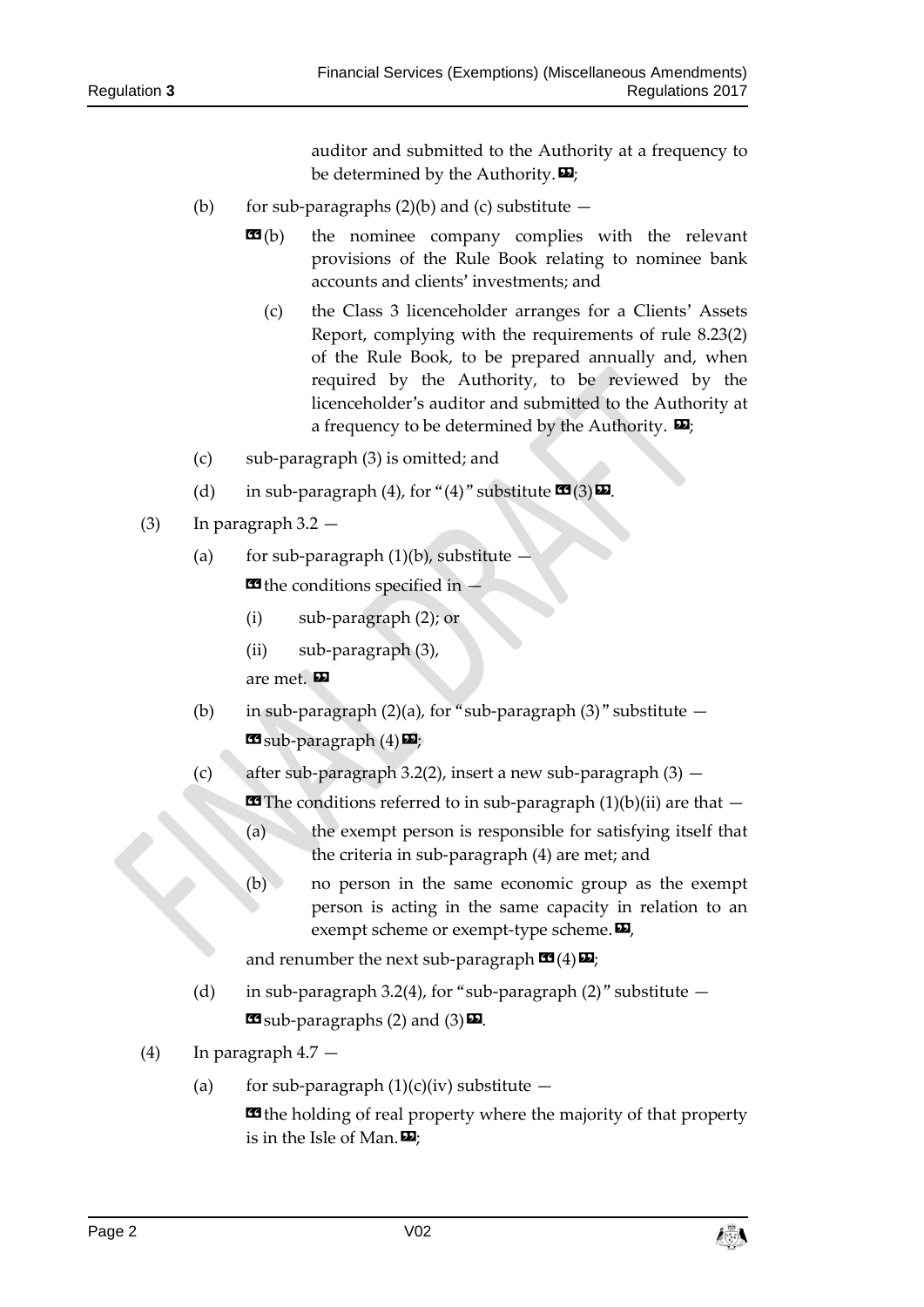(b) for sub-paragraph (2), at the end of the definition of "company" insert—

 $\mathbf{G}$  or other type of collective investment scheme  $\mathbf{E}$ ;

(c) after the definition of "permanent establishment" insert —

«"real property" includes land and buildings including blocks of flats, apartments, houses or industrial units as well as shared areas such as car parks, gardens and access areas. $\boldsymbol{\mathsf{\Xi}}$ .

(5) For "Class 7 – Management or adminstration services" substitute —

 $\blacksquare$  Class 7 – Management or administration services  $\blacksquare$ .

**4 Amendments to Schedule 3 to the Financial Services (Exemptions) Regulations 2011** 

- (1) Schedule 3 to the Financial Services (Exemptions) Regulations 2011 is amended as follows.
- (2) In the definition of regulated entity, wherever occurring, for "Retirement Benfits Schemes Act 2000" substitute —

**B** Retirement Benefits Schemes Act 2000<sup>D</sup>.

**MADE**

**K. BADGEROW** *Chief Executive of the Isle of Man Financial Services Authority*

> **G.F. KARRAN** *Member of the Isle of Man Financial Services Authority*